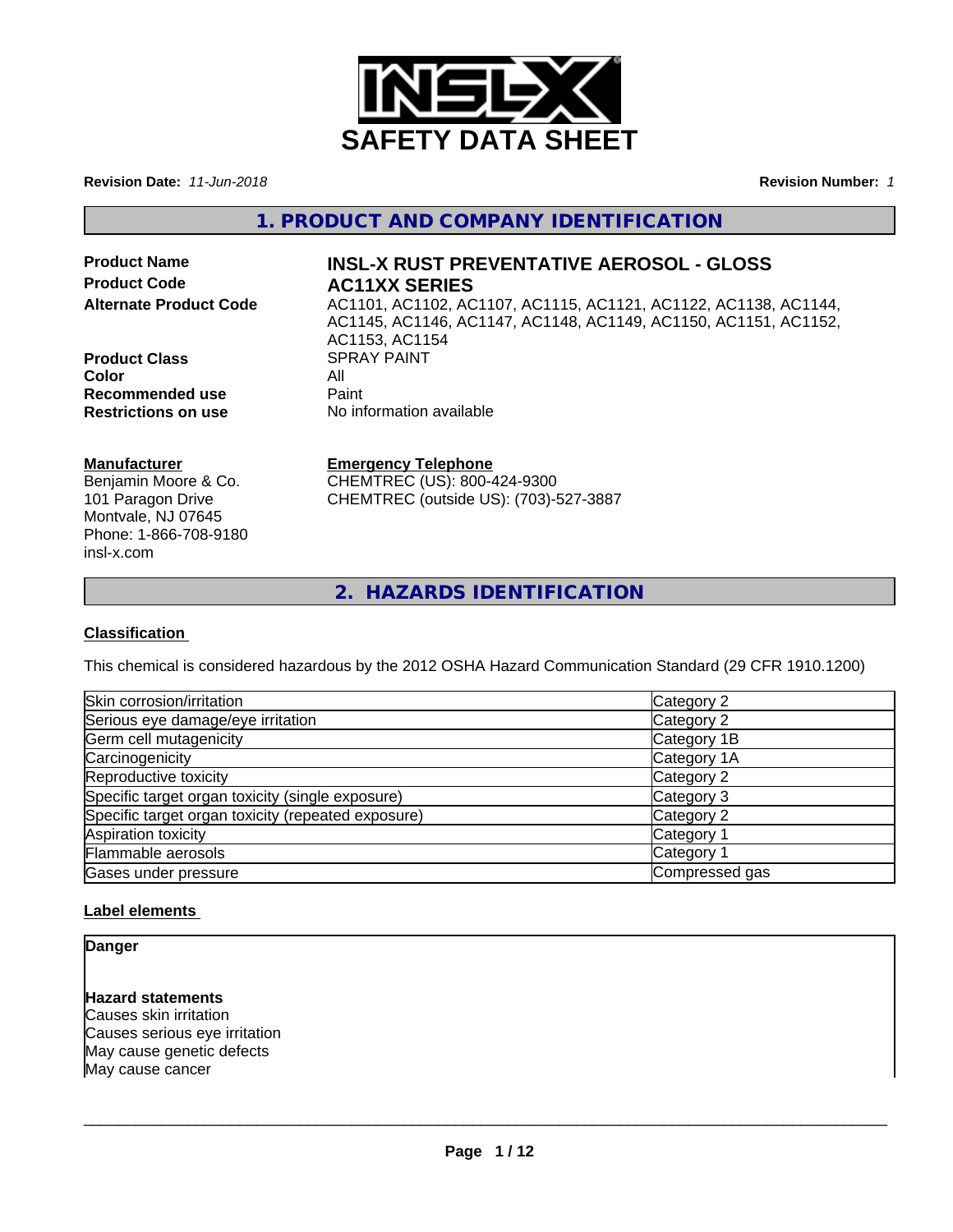## \_\_\_\_\_\_\_\_\_\_\_\_\_\_\_\_\_\_\_\_\_\_\_\_\_\_\_\_\_\_\_\_\_\_\_\_\_\_\_\_\_\_\_\_\_\_\_\_\_\_\_\_\_\_\_\_\_\_\_\_\_\_\_\_\_\_\_\_\_\_\_\_\_\_\_\_\_\_\_\_\_\_\_\_\_\_\_\_\_\_\_\_\_ AC11XX SERIES - **INSL-X RUST PREVENTATIVE AEROSOL - GLOSS**

Suspected of damaging fertility or the unborn child May cause drowsiness or dizziness May cause damage to organs through prolonged or repeated exposure May be fatal if swallowed and enters airways Extremely flammable aerosol Contains gas under pressure; may explode if heated



**Appearance** white **Odor** solvent

#### **Precautionary Statements - Prevention**

Obtain special instructions before use Do not handle until all safety precautions have been read and understood Use personal protective equipment as required Wash face, hands and any exposed skin thoroughly after handling Wear eye/face protection Do not breathe dust/fume/gas/mist/vapors/spray Use only outdoors or in a well-ventilated area Keep away from heat, hot surfaces, sparks, open flames and other ignition sources. No smoking Do not spray on an open flame or other ignition source Pressurized container: Do not pierce or burn, even after use

#### **Precautionary Statements - Response**

IF exposed or concerned: Get medical advice/attention

### **Eyes**

IF IN EYES: Rinse cautiously with water for several minutes. Remove contact lenses, if present and easy to do. Continue rinsing

If eye irritation persists: Get medical advice/attention

**Skin**

IF ON SKIN: Wash with plenty of soap and water

If skin irritation occurs: Get medical advice/attention

Take off contaminated clothing and wash before reuse

#### **Inhalation**

IF INHALED: Remove victim to fresh air and keep at rest in a position comfortable for breathing **Ingestion**

IF SWALLOWED: Immediately call a POISON CENTER or doctor/physician Do NOT induce vomiting

#### **Precautionary Statements - Storage**

Store locked up Store in a well-ventilated place. Keep container tightly closed Protect from sunlight. Do not expose to temperatures exceeding 50 °C/122 °F

#### **Precautionary Statements - Disposal**

Dispose of contents/container to an approved waste disposal plant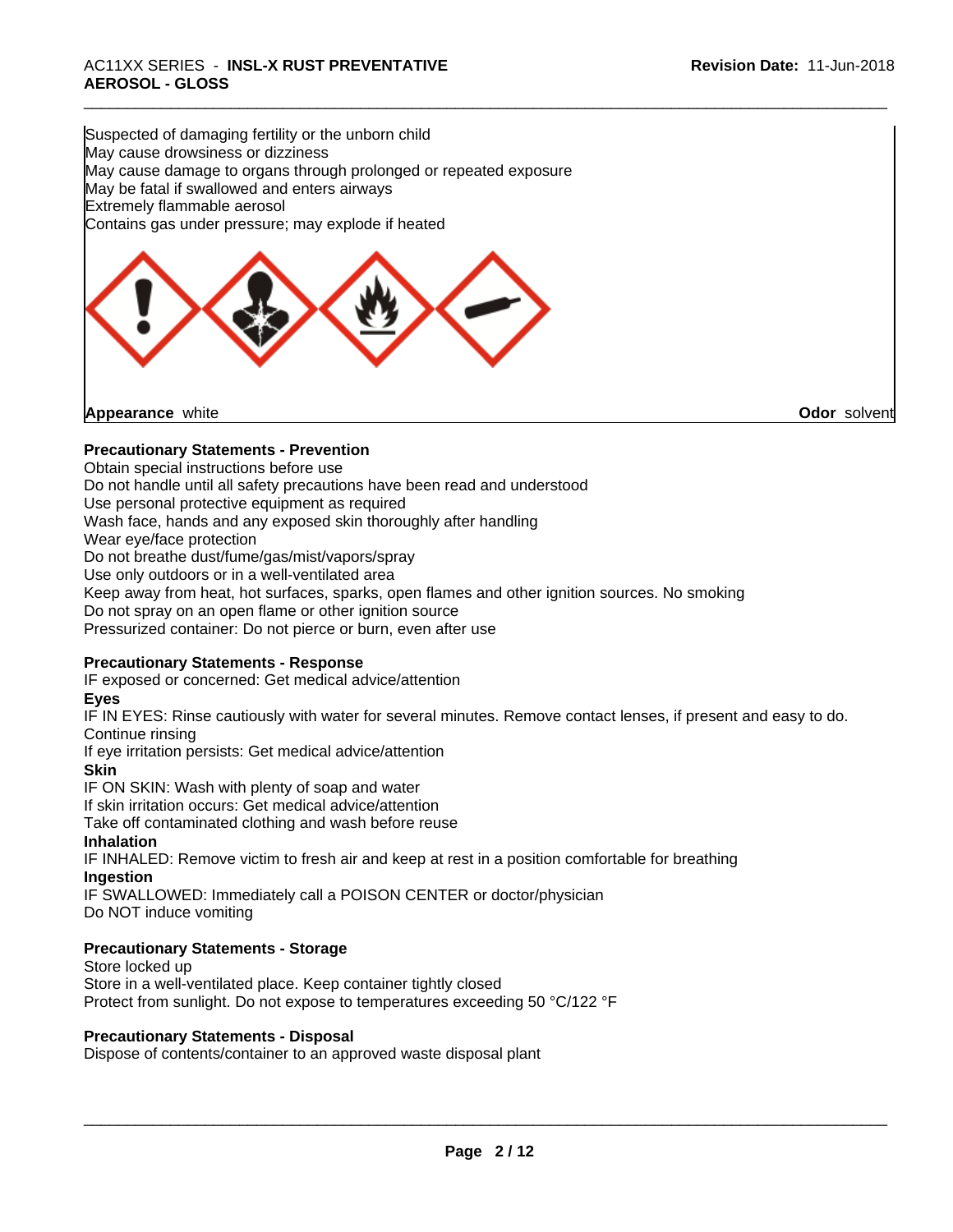#### **Hazards not otherwise classified (HNOC)**

Not applicable

#### **Other information**

No information available

### **3. COMPOSITION INFORMATION ON COMPONENTS**

| <b>Chemical name</b>                        | CAS No.    | Weight-% |
|---------------------------------------------|------------|----------|
| Acetone                                     | 67-64-1    | 35       |
| Propane                                     | 74-98-6    | 20       |
| Toluene                                     | 108-88-3   | 15       |
| Titanium dioxide                            | 13463-67-7 | 15       |
| Butane                                      | 106-97-8   | 15       |
| n-Butyl acetate                             | 123-86-4   |          |
| VM&P naphtha                                | 64742-89-8 |          |
| Zinc phosphate                              | 7779-90-0  | 0.5      |
| Zinc oxide                                  | 1314-13-2  | 0.5      |
| Solvent naphtha (petroleum), heavy aromatic | 64742-94-5 | 0.5      |
| Magnesium aluminum silicate                 | 12174-11-7 | 0.5      |

### **4. FIRST AID MEASURES**

#### **Description of first aid measures**

| <b>General Advice</b>                            | If symptoms persist, call a physician. Show this safety data sheet to the doctor in<br>attendance.                                                                                               |
|--------------------------------------------------|--------------------------------------------------------------------------------------------------------------------------------------------------------------------------------------------------|
| <b>Eye Contact</b>                               | Immediately flush with plenty of water. After initial flushing, remove any contact<br>lenses and continue flushing for at least 15 minutes. If eye irritation persists,<br>consult a specialist. |
| <b>Skin Contact</b>                              | Wash off immediately with soap and plenty of water removing all contaminated<br>clothes and shoes. If skin irritation persists, call a physician.                                                |
| <b>Inhalation</b>                                | Move to fresh air. If symptoms persist, call a physician.<br>If not breathing, give artificial respiration. Call a physician immediately.                                                        |
| Ingestion                                        | Clean mouth with water and afterwards drink plenty of water. Do not induce<br>vomiting without medical advice. Never give anything by mouth to an unconscious<br>person. Consult a physician.    |
| <b>Protection Of First-Aiders</b>                | Use personal protective equipment.                                                                                                                                                               |
| <b>Most Important</b><br><b>Symptoms/Effects</b> | No information available.                                                                                                                                                                        |
| <b>Notes To Physician</b>                        | Treat symptomatically.                                                                                                                                                                           |
|                                                  | 5. FIRE-FIGHTING MEASURES                                                                                                                                                                        |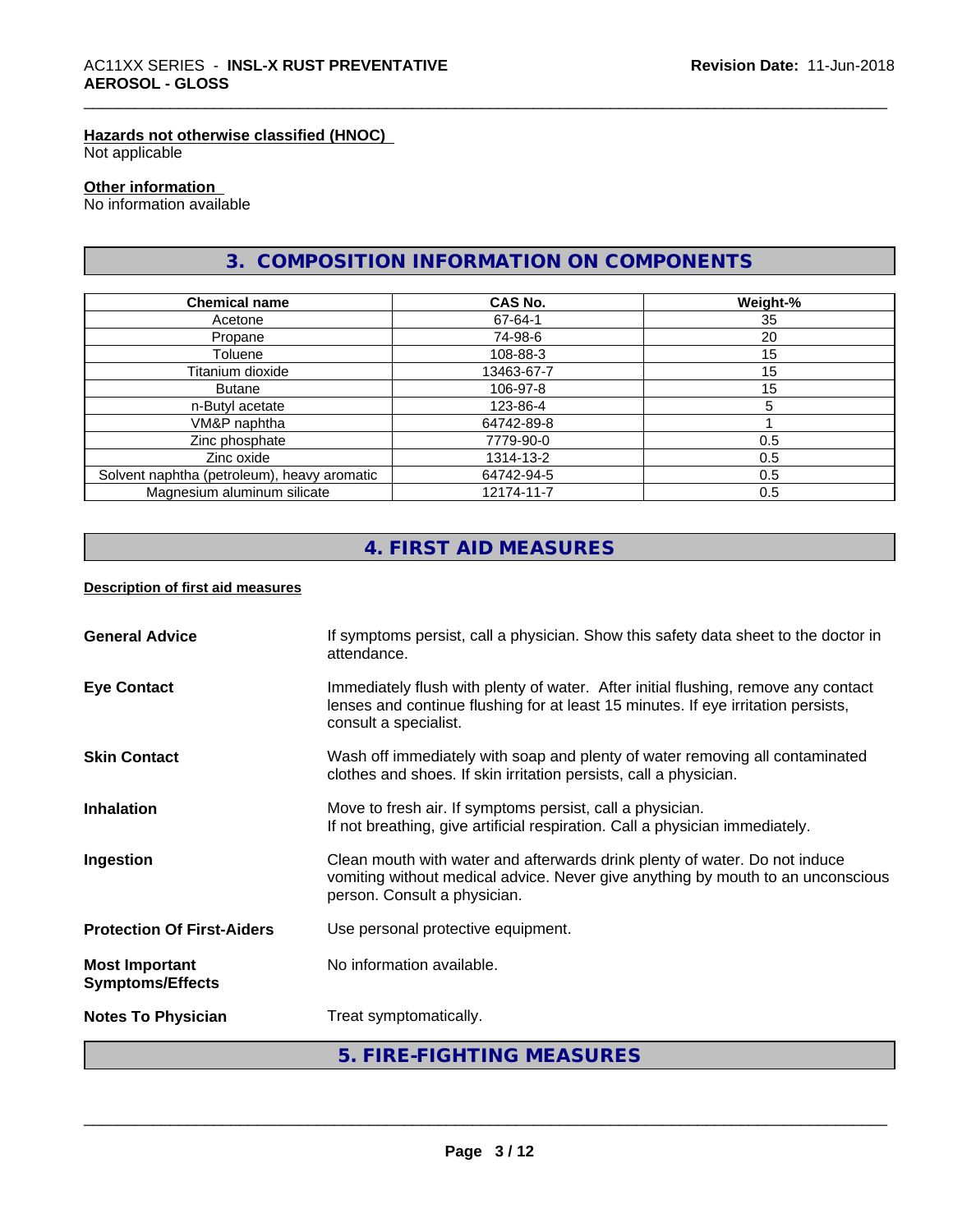| <b>Flammable Properties</b>                                                      | Vapors may travel considerable distance to a source of<br>ignition and flash back. Vapors may cause flash fire.                                                                                                                                                                                |
|----------------------------------------------------------------------------------|------------------------------------------------------------------------------------------------------------------------------------------------------------------------------------------------------------------------------------------------------------------------------------------------|
| <b>Suitable Extinguishing Media</b>                                              | Foam, dry powder or water. Use extinguishing measures<br>that are appropriate to local circumstances and the<br>surrounding environment.                                                                                                                                                       |
| <b>Protective Equipment And Precautions For</b><br><b>Firefighters</b>           | As in any fire, wear self-contained breathing apparatus<br>pressure-demand, MSHA/NIOSH (approved or equivalent)<br>and full protective gear.                                                                                                                                                   |
| <b>Hazardous combustion products</b>                                             | Burning may result in carbon dioxide, carbon monoxide<br>and other combustion products of varying composition<br>which may be toxic and/or irritating.                                                                                                                                         |
| <b>Specific Hazards Arising From The Chemical</b>                                | Flammable. Flash back possible over considerable<br>distance. Keep product and empty container away from<br>heat and sources of ignition. Closed containers may<br>rupture if exposed to fire or extreme heat. Thermal<br>decomposition can lead to release of irritating gases and<br>vapors. |
| <b>Sensitivity To Mechanical Impact</b>                                          | No                                                                                                                                                                                                                                                                                             |
| <b>Sensitivity To Static Discharge</b>                                           | Yes                                                                                                                                                                                                                                                                                            |
| <b>Flash Point Data</b><br>Flash Point (°F)<br>Flash Point (°C)<br><b>Method</b> | $-139$<br>$-95$<br><b>PMCC</b>                                                                                                                                                                                                                                                                 |
| <b>Flammability Limits In Air</b>                                                |                                                                                                                                                                                                                                                                                                |
| Lower flammability limit:<br><b>Upper flammability limit:</b>                    | Not available<br>Not available                                                                                                                                                                                                                                                                 |
| Health: 2<br><b>Flammability: 4</b><br><b>NFPA</b>                               | Instability: 0<br><b>Special: Not Applicable</b>                                                                                                                                                                                                                                               |

### **NFPA Legend**

- 0 Not Hazardous
- 1 Slightly
- 2 Moderate
- 3 High
- 4 Severe

*The ratings assigned are only suggested ratings, the contractor/employer has ultimate responsibilities for NFPA ratings where this system is used.*

*Additional information regarding the NFPA rating system is available from the National Fire Protection Agency (NFPA) at www.nfpa.org.*

### **6. ACCIDENTAL RELEASE MEASURES**

Personal Precautions **Remove all sources of ignition.** Take precautions to prevent flashback. Ground and bond all containers and handling equipment. Take precautionary measures against static discharges. Ensure adequate ventilation. Avoid contact with skin,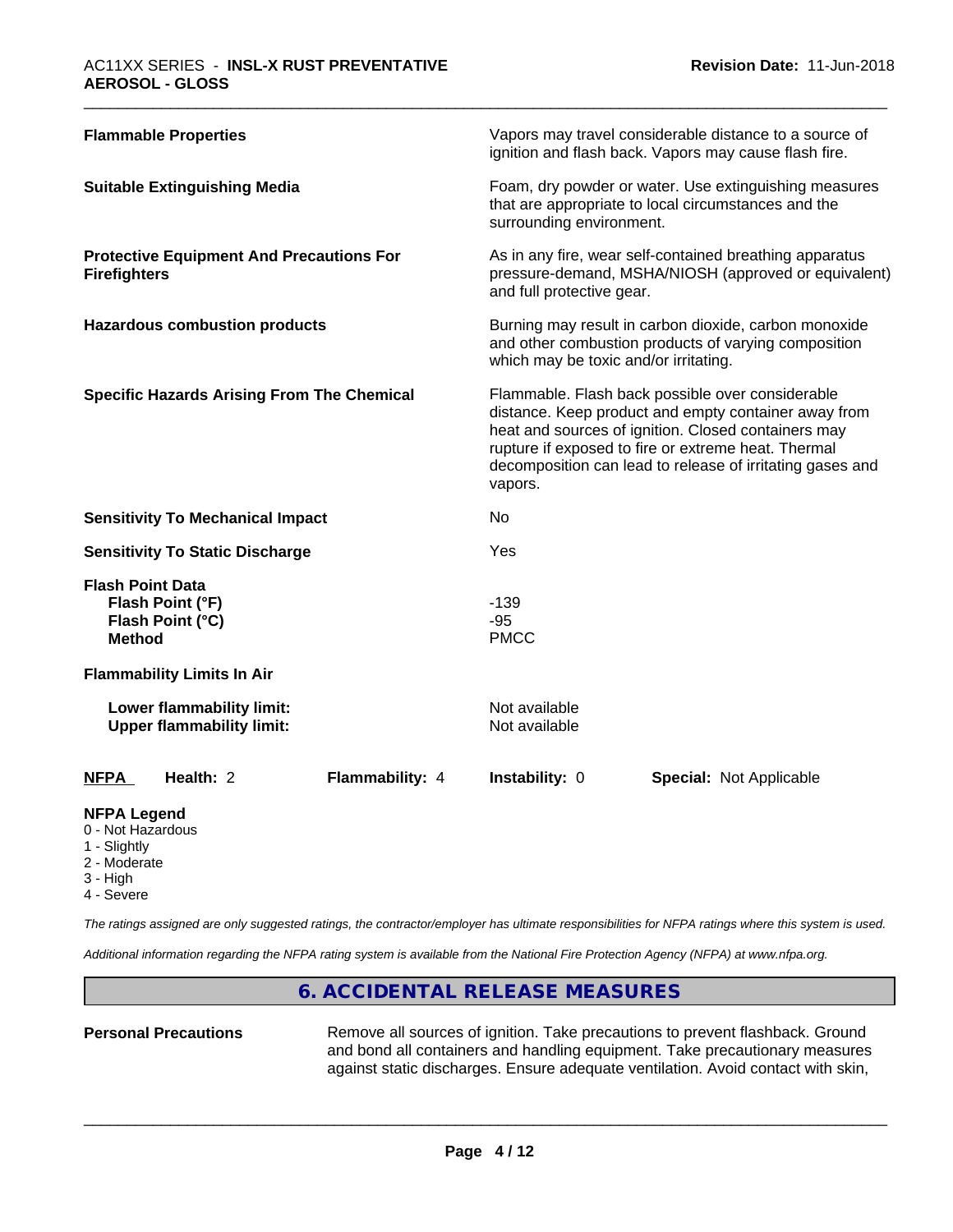|                                  | eyes and clothing. Use personal protective equipment.                                                                                                                                                                                                                                                                                                                                                                                                                                                                                                                                                                                                                                     |
|----------------------------------|-------------------------------------------------------------------------------------------------------------------------------------------------------------------------------------------------------------------------------------------------------------------------------------------------------------------------------------------------------------------------------------------------------------------------------------------------------------------------------------------------------------------------------------------------------------------------------------------------------------------------------------------------------------------------------------------|
| <b>Other Information</b>         | Prevent further leakage or spillage if safe to do so. Do not allow material to<br>contaminate ground water system. Prevent product from entering drains. Do not<br>flush into surface water or sanitary sewer system. Local authorities should be<br>advised if significant spillages cannot be contained.                                                                                                                                                                                                                                                                                                                                                                                |
| <b>Environmental precautions</b> | See Section 12 for additional Ecological Information.                                                                                                                                                                                                                                                                                                                                                                                                                                                                                                                                                                                                                                     |
| <b>Methods for Cleaning Up</b>   | Dam up. Soak up with inert absorbent material. Use a non-sparking or explosion<br>proof means to transfer material to a sealed, appropriate container for disposal.<br>Clean contaminated surface thoroughly.                                                                                                                                                                                                                                                                                                                                                                                                                                                                             |
|                                  | 7. HANDLING AND STORAGE                                                                                                                                                                                                                                                                                                                                                                                                                                                                                                                                                                                                                                                                   |
| <b>Handling</b>                  | Avoid contact with skin, eyes and clothing. Wear personal protective equipment.<br>Do not breathe vapors or spray mist. Use only in ventilated areas. Prevent vapor<br>build-up by providing adequate ventilation during and after use.<br>Take precautionary measures against static discharges. To avoid ignition of<br>vapors by static electricity discharge, all metal parts of the equipment must be<br>grounded. Keep away from heat, sparks and flame. Do not smoke. Extinguish all<br>flames and pilot lights, and turn off stoves, heaters, electric motors and other<br>sources of ignition during use and until all vapors are gone. Ignition and/or flash<br>back may occur. |
| <b>Storage</b>                   | Keep containers tightly closed in a dry, cool and well-ventilated place. Keep away<br>from heat. Keep away from open flames, hot surfaces and sources of ignition.<br>Keep in properly labeled containers. Keep out of the reach of children.                                                                                                                                                                                                                                                                                                                                                                                                                                             |
| <b>Incompatible Materials</b>    | Incompatible with strong acids and bases and strong oxidizing agents.                                                                                                                                                                                                                                                                                                                                                                                                                                                                                                                                                                                                                     |
|                                  | Technical measures/Precautions Ensure adequate ventilation. Use only where airflow will keep vapors from building<br>up in or near the work area in adjoining rooms. Comply with all national, state, and<br>local codes pertaining to the storage, handling, dispensing and disposal of<br>flammable liquids.                                                                                                                                                                                                                                                                                                                                                                            |
|                                  | Dissipate static electricity during transfer by grounding and bonding containers<br>and equipment before transferring material. All equipment should be non-sparking<br>and explosion proof. Use explosion proof electrical equipment for ventilation,<br>lighting and material handling.                                                                                                                                                                                                                                                                                                                                                                                                 |

### **8. EXPOSURE CONTROLS/PERSONAL PROTECTION**

### **Exposure Limits**

| <b>Chemical name</b> | <b>ACGIH TLV</b>           | <b>OSHA PEL</b>              |
|----------------------|----------------------------|------------------------------|
| Acetone              | 250 ppm - TWA              | 1000 ppm - $TWA$             |
|                      | 500 ppm - STEL             | 2400 mg/m <sup>3</sup> - TWA |
| Propane              |                            | 1000 ppm - TWA               |
|                      |                            | 1800 mg/m <sup>3</sup> - TWA |
| Toluene              | 20 ppm - TWA               | 200 ppm - TWA                |
|                      |                            | 300 ppm - Ceiling            |
| Titanium dioxide     | 10 mg/m <sup>3</sup> - TWA | 15 mg/m <sup>3</sup> - TWA   |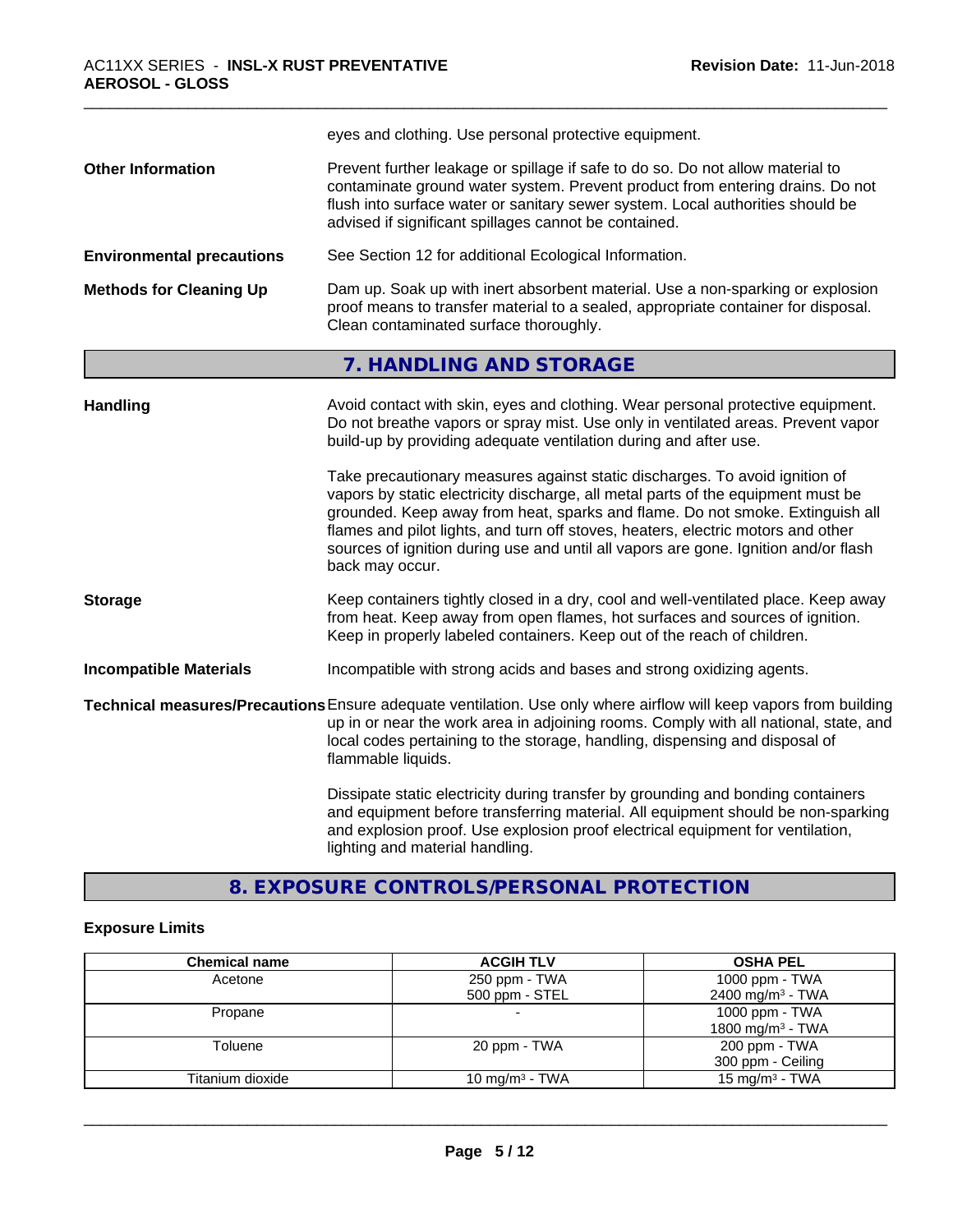| <b>Butane</b>               | 1000 ppm - STEL            | N/E                        |
|-----------------------------|----------------------------|----------------------------|
| n-Butyl acetate             | 150 ppm - TWA              | 150 ppm - TWA              |
|                             | 200 ppm - STEL             | $710 \text{ mg/m}^3$ - TWA |
| Zinc oxide                  | 2 mg/m <sup>3</sup> - TWA  | 5 mg/m <sup>3</sup> - TWA  |
|                             | $10 \text{ mg/m}^3$ - STEL | 15 mg/m $3$ - TWA          |
| Magnesium aluminum silicate | 1 ma/m <sup>3</sup> - TWA  | N/E                        |

**Legend**

ACGIH - American Conference of Governmental Industrial Hygienists Exposure Limits OSHA - Occupational Safety & Health Administration Exposure Limits N/E - Not Established

| <b>Appropriate engineering</b><br>controls |                                                                                                                                                                                                                                                                                                                                                                     |
|--------------------------------------------|---------------------------------------------------------------------------------------------------------------------------------------------------------------------------------------------------------------------------------------------------------------------------------------------------------------------------------------------------------------------|
| <b>Engineering Measures</b>                | Ensure adequate ventilation, especially in confined areas.                                                                                                                                                                                                                                                                                                          |
| <b>Personal Protective Equipment</b>       |                                                                                                                                                                                                                                                                                                                                                                     |
| <b>Eye/Face Protection</b>                 | Safety glasses with side-shields. If splashes are likely to occur, wear:. Tightly<br>fitting safety goggles.                                                                                                                                                                                                                                                        |
| <b>Skin Protection</b>                     | Long sleeved clothing. Protective gloves.                                                                                                                                                                                                                                                                                                                           |
| <b>Respiratory Protection</b>              | Use only with adequate ventilation. In operations where exposure limits are<br>exceeded, use a NIOSH approved respirator that has been selected by a<br>technically qualified person for the specific work conditions. When spraying the<br>product or applying in confined areas, wear a NIOSH approved respirator<br>specified for paint spray or organic vapors. |
| <b>Hygiene Measures</b>                    | Avoid contact with skin, eyes and clothing. Remove and wash contaminated<br>clothing before re-use. Wash thoroughly after handling.                                                                                                                                                                                                                                 |

### **9. PHYSICAL AND CHEMICAL PROPERTIES**

| Appearance                  | white                    |
|-----------------------------|--------------------------|
| Odor                        | solvent                  |
| <b>Odor Threshold</b>       | No information available |
| Density (Ibs/gal)           | $6.5 - 6.8$              |
| <b>Specific Gravity</b>     | $0.77 - 0.82$            |
| рH                          | No information available |
| <b>Viscosity (cps)</b>      | No information available |
| Solubility(ies)             | Insoluble                |
| <b>Water solubility</b>     | No information available |
| <b>Evaporation Rate</b>     | No information available |
| Vapor pressure @20 °C (kPa) | No information available |
| <b>Vapor density</b>        | No information available |
| Wt. % Solids                | 15 - 25                  |
| Vol. % Solids               | $10 - 20$                |
| Wt. % Volatiles             | $75 - 85$                |
| <b>Vol. % Volatiles</b>     | $80 - 90$                |
| VOC Regulatory Limit (g/L)  | Refer to product label   |
| <b>Boiling Point (°F)</b>   | -20                      |
| <b>Boiling Point (°C)</b>   | -29                      |
| <b>Freezing Point (°F)</b>  | No information available |
| <b>Freezing Point (°C)</b>  | No information available |
| Flash Point (°F)            | -139                     |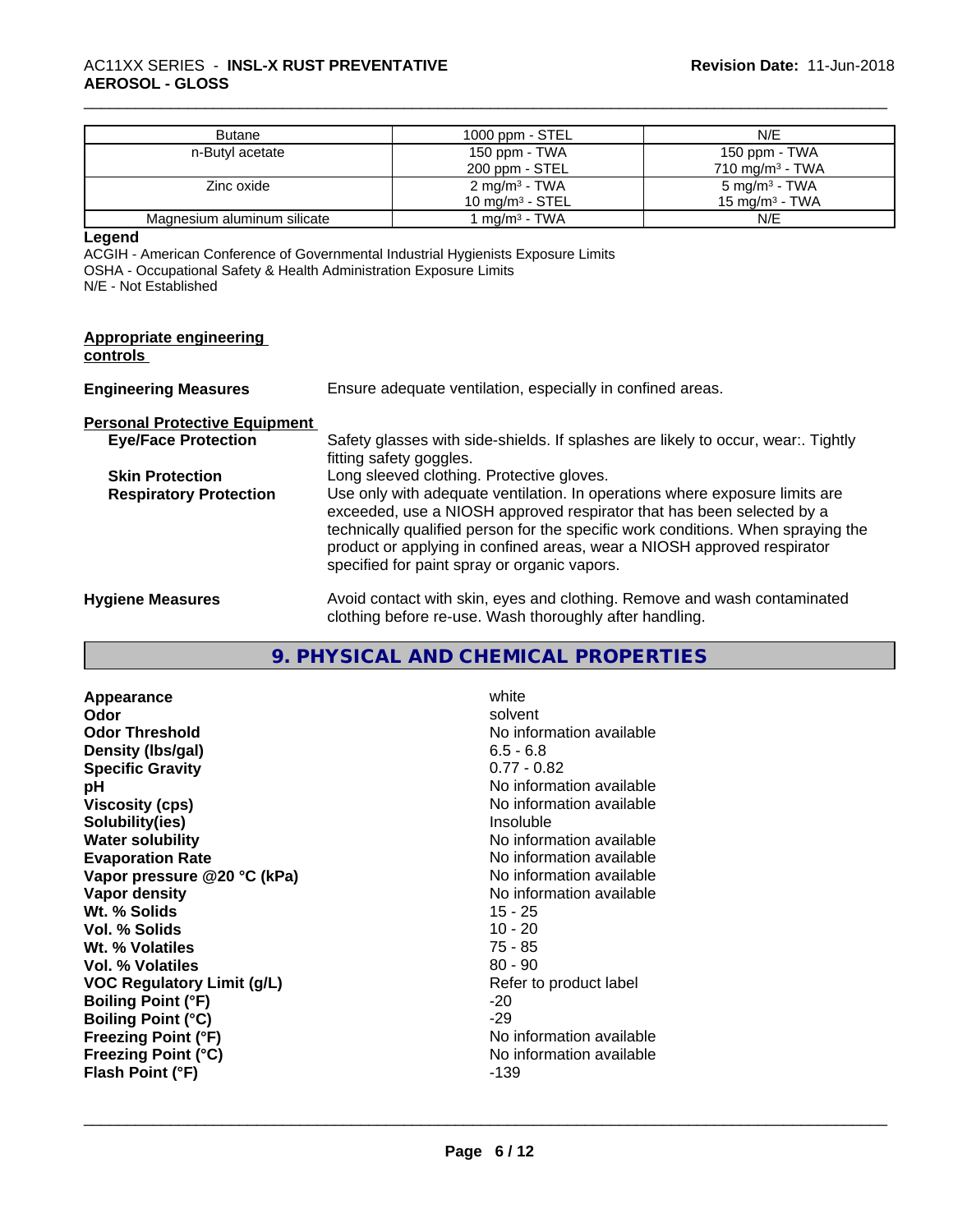#### \_\_\_\_\_\_\_\_\_\_\_\_\_\_\_\_\_\_\_\_\_\_\_\_\_\_\_\_\_\_\_\_\_\_\_\_\_\_\_\_\_\_\_\_\_\_\_\_\_\_\_\_\_\_\_\_\_\_\_\_\_\_\_\_\_\_\_\_\_\_\_\_\_\_\_\_\_\_\_\_\_\_\_\_\_\_\_\_\_\_\_\_\_ AC11XX SERIES - **INSL-X RUST PREVENTATIVE AEROSOL - GLOSS**

#### **Flash Point (°C)**  $-95$ <br> **Method** PMCC **Method** PMCC **Flammability (solid, gas)**<br> **Commability limit:**<br>
Upper flammability limit:<br>
Wo information available **Upper flammability limit:**<br> **Lower flammability limit:**<br> **Lower flammability limit:**<br>
No information available **Lower flammability limit:**<br> **Autoignition Temperature (°F)**<br>
Mo information available<br>
No information available Autoignition Temperature (°F)<br>
Autoignition Temperature (°C)<br>
No information available **Autoignition Temperature (°C)**<br> **Decomposition Temperature (°F)** No information available **Decomposition Temperature (°F)**<br> **Decomposition Temperature (°C)**<br>
No information available **Decomposition Temperature (°C) Partition coefficient Contract Contract Contract Contract Contract Contract Contract Contract Contract Contract Contract Contract Contract Contract Contract Contract Contract Contract Contract Contract Contract Contract**

### **10. STABILITY AND REACTIVITY**

| <b>Reactivity</b>                         | No data available                                                                                                         |
|-------------------------------------------|---------------------------------------------------------------------------------------------------------------------------|
| <b>Chemical Stability</b>                 | Stable under normal conditions. Hazardous polymerisation<br>does not occur.                                               |
| <b>Conditions to avoid</b>                | Keep away from open flames, hot surfaces, static<br>electricity and sources of ignition. Sparks. Elevated<br>temperature. |
| <b>Incompatible Materials</b>             | Incompatible with strong acids and bases and strong<br>oxidizing agents.                                                  |
| <b>Hazardous Decomposition Products</b>   | Thermal decomposition can lead to release of irritating<br>gases and vapors.                                              |
| <b>Possibility of hazardous reactions</b> | None under normal conditions of use.                                                                                      |

**11. TOXICOLOGICAL INFORMATION**

| <b>Product Information</b>                                                                 |                                                                                                                                                                                                               |  |
|--------------------------------------------------------------------------------------------|---------------------------------------------------------------------------------------------------------------------------------------------------------------------------------------------------------------|--|
| Information on likely routes of exposure                                                   |                                                                                                                                                                                                               |  |
| <b>Principal Routes of Exposure</b>                                                        | Eye contact, skin contact and inhalation.                                                                                                                                                                     |  |
| <b>Acute Toxicity</b>                                                                      |                                                                                                                                                                                                               |  |
| <b>Product Information</b>                                                                 | Repeated or prolonged exposure to organic solvents may lead to permanent brain<br>and nervous system damage. Intentional misuse by deliberately concentrating and<br>inhaling vapors may be harmful or fatal. |  |
| Symptoms related to the physical, chemical and toxicological characteristics               |                                                                                                                                                                                                               |  |
| <b>Symptoms</b>                                                                            | No information available                                                                                                                                                                                      |  |
| Delayed and immediate effects as well as chronic effects from short and long-term exposure |                                                                                                                                                                                                               |  |
| Eye contact<br><b>Skin contact</b>                                                         | Causes serious eye irritation. May cause redness, itching, and pain.<br>May cause skin irritation and/or dermatitis. Prolonged skin contact may defat the<br>skin and produce dermatitis.                     |  |
|                                                                                            |                                                                                                                                                                                                               |  |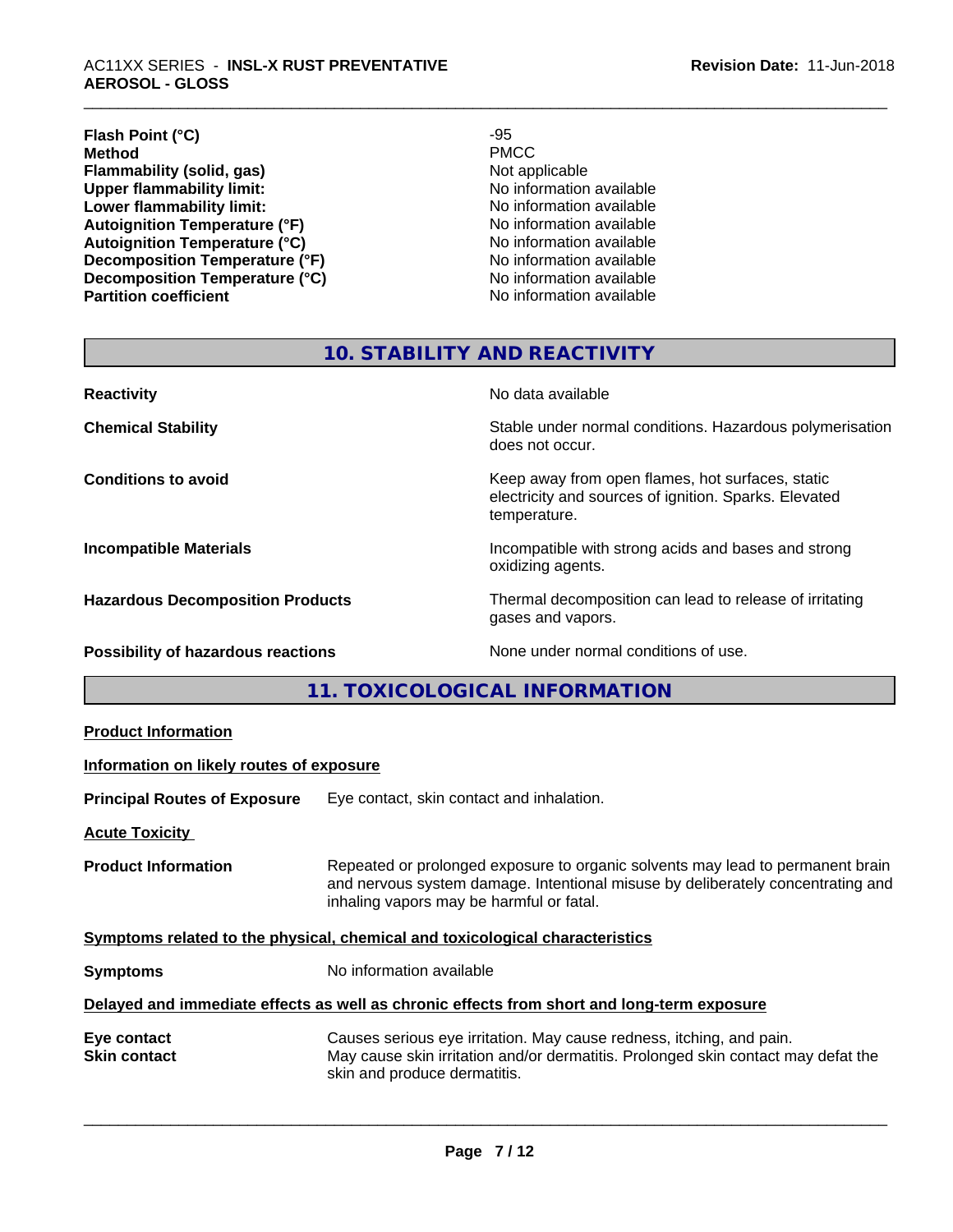| Ingestion                       | Harmful if swallowed. Ingestion may cause irritation to mucous membranes. Small<br>amounts of this product aspirated into the respiratory system during ingestion or<br>vomiting may cause mild to severe pulmonary injury, possibly progressing to<br>death. |
|---------------------------------|---------------------------------------------------------------------------------------------------------------------------------------------------------------------------------------------------------------------------------------------------------------|
| <b>Inhalation</b>               | Harmful by inhalation. High vapor / aerosol concentrations are irritating to the<br>eyes, nose, throat and lungs and may cause headaches, dizziness, drowsiness,<br>unconsciousness, and other central nervous system effects.                                |
| <b>Sensitization</b>            | No information available                                                                                                                                                                                                                                      |
| <b>Neurological Effects</b>     | No information available.                                                                                                                                                                                                                                     |
| <b>Mutagenic Effects</b>        | No information available.                                                                                                                                                                                                                                     |
| <b>Reproductive Effects</b>     | Possible risk of impaired fertility. Possible risk of harm to the unborn child.                                                                                                                                                                               |
| <b>Developmental Effects</b>    | No information available.                                                                                                                                                                                                                                     |
| <b>Target organ effects</b>     | No information available.                                                                                                                                                                                                                                     |
| <b>STOT - repeated exposure</b> | Causes damage to organs through prolonged or repeated exposure if inhaled.<br>May cause disorder and damage to the. liver. kidney. spleen. blood.                                                                                                             |
| <b>STOT - single exposure</b>   | May cause disorder and damage to the. Respiratory system. Central nervous<br>system.                                                                                                                                                                          |
| Other adverse effects           | No information available.                                                                                                                                                                                                                                     |
| <b>Aspiration Hazard</b>        | May be harmful if swallowed and enters airways. Small amounts of this product<br>aspirated into the respiratory system during ingestion or vomiting may cause mild<br>to severe pulmonary injury, possibly progressing to death.                              |

#### **Numerical measures of toxicity**

**The following values are calculated based on chapter 3.1 of the GHS document**

| <b>ATEmix (oral)</b>                 | 9200 mg/kg |
|--------------------------------------|------------|
| <b>ATEmix (dermal)</b>               | 8948 mg/kg |
| <b>ATEmix (inhalation-dust/mist)</b> | 332.7 mg/L |
| <b>ATEmix (inhalation-vapor)</b>     | 327 ma/L   |

#### **Acute Toxicity Component Information**

Acetone LD50 Oral: 5800 mg/kg (Rat) Toluene LD50 Oral: 636 mg/kg (Rat) LD50 Dermal: 14100 µL/kg (Rabbit) LC50 Inhalation (Vapor): 49000 mg/m<sup>3</sup> (Rat, 4 hr.) Titanium dioxide LD50 Oral: > 10000 mg/kg (Rat) n-Butyl acetate LD50 Oral: 10768 mg/kg (Rat) LD50 Dermal: > 17600 mg/kg (Rabbit) LC50 Inhalation (Vapor): ppm (Rat, 4 hr.) Sensitization non-sensitizing (guinea pig) Zinc oxide LD50 Oral: 5000 mg/kg (Rat) LC50 Inhalation (Dust):  $> 5700$  mg/m<sup>3</sup> (Rat, 4 hr.) Solvent naphtha (petroleum), heavy aromatic LD50 Dermal: > 2 mL/kg (Rabbit) LC50 Inhalation (Vapor): > 590 mg/m<sup>3</sup> (Rat, 4 hr.)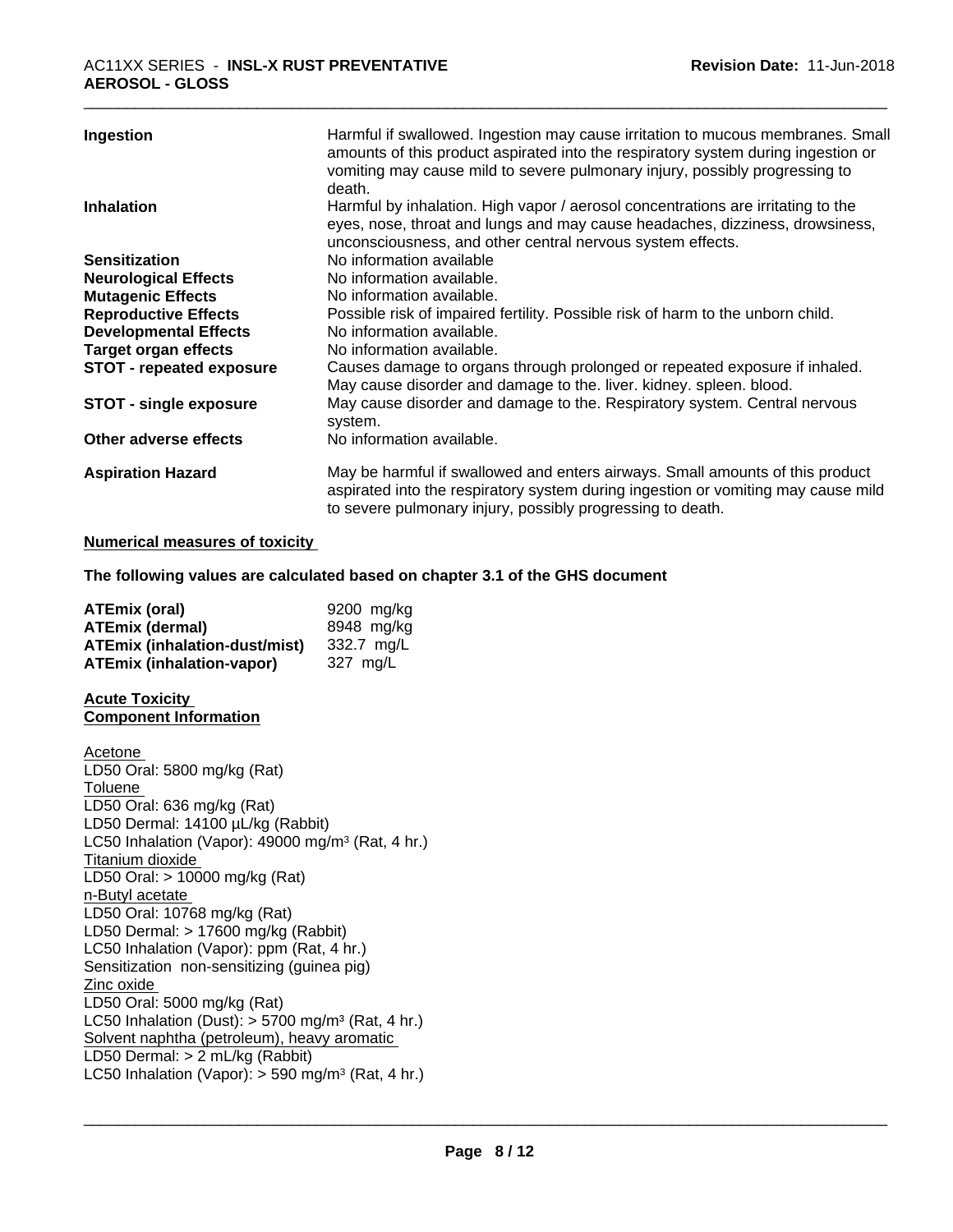#### **Carcinogenicity**

*The information below indicateswhether each agency has listed any ingredient as a carcinogen:.*

| <b>Chemical name</b>        | <b>IARC</b>         | <b>NTP</b> | <b>OSHA</b> |
|-----------------------------|---------------------|------------|-------------|
|                             | 2B - Possible Human |            | Listed      |
| Titanium dioxide            | Carcinoɑen          |            |             |
|                             | 2B - Possible Human |            | Listed      |
| Magnesium aluminum silicate | Carcinogen          |            |             |

• Although IARC has classified titanium dioxide as possibly carcinogenic to humans (2B), their summary concludes: "No significant exposure to titanium dioxide is thought to occur during the use of products in which titanium dioxide is bound to other materials, such as paint."

#### **Legend**

IARC - International Agency for Research on Cancer NTP - National Toxicity Program OSHA - Occupational Safety & Health Administration

**12. ECOLOGICAL INFORMATION**

#### **Ecotoxicity Effects**

The environmental impact of this product has not been fully investigated.

#### **Product Information**

#### **Acute Toxicity to Fish**

No information available

#### **Acute Toxicity to Aquatic Invertebrates**

No information available

#### **Acute Toxicity to Aquatic Plants**

No information available

#### **Persistence / Degradability**

No information available.

#### **Bioaccumulation**

No information available.

#### **Mobility in Environmental Media**

No information available.

#### **Ozone**

Not applicable

#### **Component Information**

#### **Acute Toxicity to Fish**

Acetone \_\_\_\_\_\_\_\_\_\_\_\_\_\_\_\_\_\_\_\_\_\_\_\_\_\_\_\_\_\_\_\_\_\_\_\_\_\_\_\_\_\_\_\_\_\_\_\_\_\_\_\_\_\_\_\_\_\_\_\_\_\_\_\_\_\_\_\_\_\_\_\_\_\_\_\_\_\_\_\_\_\_\_\_\_\_\_\_\_\_\_\_\_ LC50: 8300 (Bluegill - 96 hr.) mg/L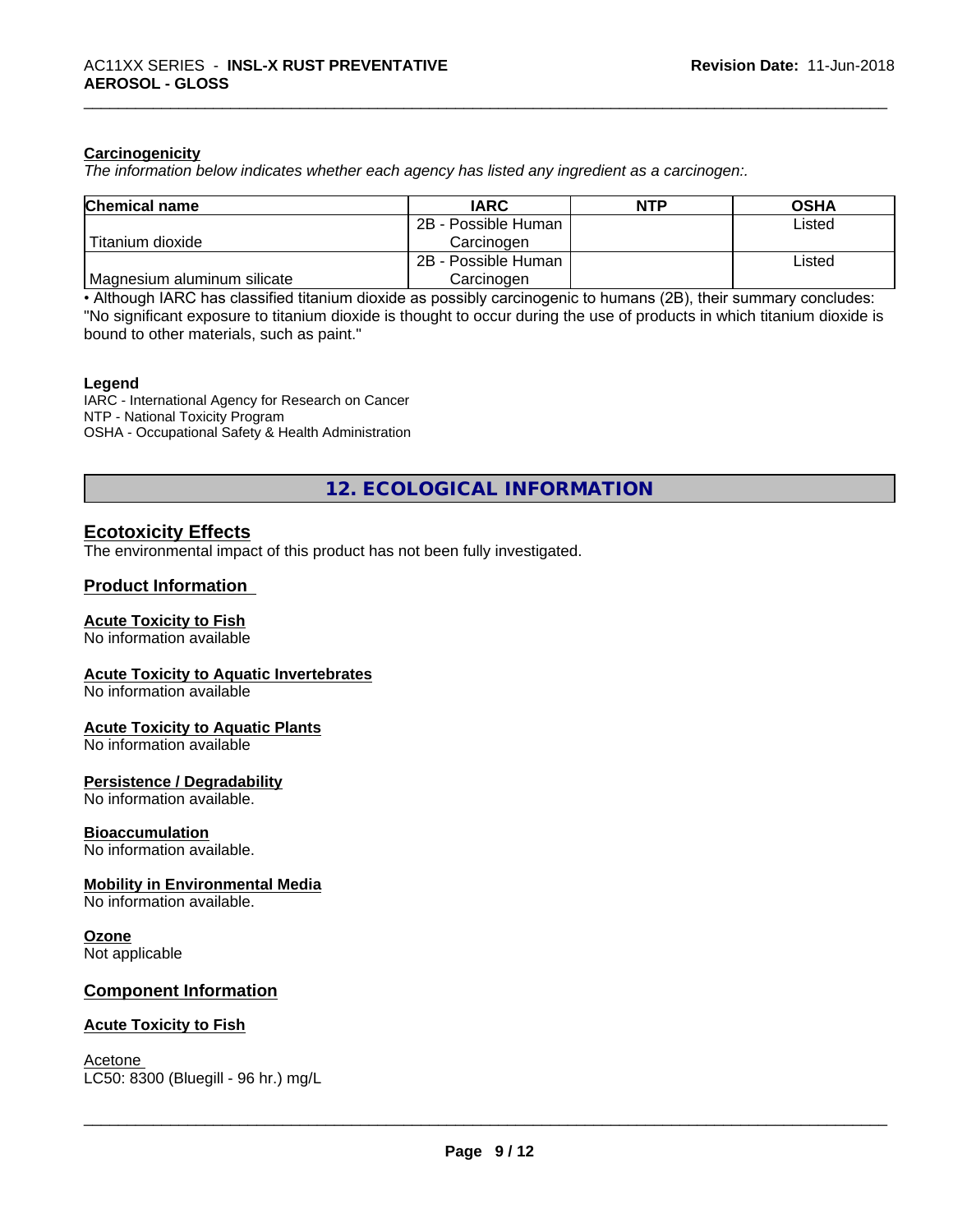Titanium dioxide LC50: > 1000 mg/L (Fathead Minnow - 96 hr.) n-Butyl acetate LC50: 18 mg/L (Fathead Minnow - 96 hr.)

#### **Acute Toxicity to Aquatic Invertebrates**

Acetone EC50: 12600 mg/L (Daphnia magna - 48 hr.) n-Butyl acetate EC50: 72.8 mg/L (Daphnia magna - 48 hr.)

#### **Acute Toxicity to Aquatic Plants**

n-Butyl acetate EC50: 674.7 mg/L (Green algae (Scenedesmus subspicatus), 72 hrs.)

|                                | 13. DISPOSAL CONSIDERATIONS                                                                                                                                                                                               |
|--------------------------------|---------------------------------------------------------------------------------------------------------------------------------------------------------------------------------------------------------------------------|
| <b>Waste Disposal Method</b>   | Dispose of in accordance with federal, state, and local regulations. Local<br>requirements may vary, consult your sanitation department or state-designated<br>environmental protection agency for more disposal options. |
| <b>Empty Container Warning</b> | Emptied containers may retain product residue. Follow label warnings even after<br>container is emptied. Residual vapors may explode on ignition.                                                                         |
|                                | 14. TRANSPORT INFORMATION                                                                                                                                                                                                 |

| DOT                         |                              |
|-----------------------------|------------------------------|
| <b>Proper Shipping Name</b> | AEROSOLS                     |
| <b>Hazard class</b>         | 2.1                          |
| UN-No.                      | UN1950                       |
| <b>Description</b>          | <b>UN1950, AEROSOLS, 2.1</b> |
|                             |                              |

May be shipped as Limited Quantity (US Ground).

| ICAO / IATA | Contact the preparer for further information. |
|-------------|-----------------------------------------------|
| IMDG / IMO  | Contact the preparer for further information. |

**15. REGULATORY INFORMATION**

#### **International Inventories**

| <b>TSCA: United States</b> | Yes - All components are listed or exempt. |
|----------------------------|--------------------------------------------|
| <b>DSL: Canada</b>         | No - Not all of the components are listed. |

### **Federal Regulations**

| SARA 311/312 hazardous categorization |     |
|---------------------------------------|-----|
| Acute health hazard                   | Yes |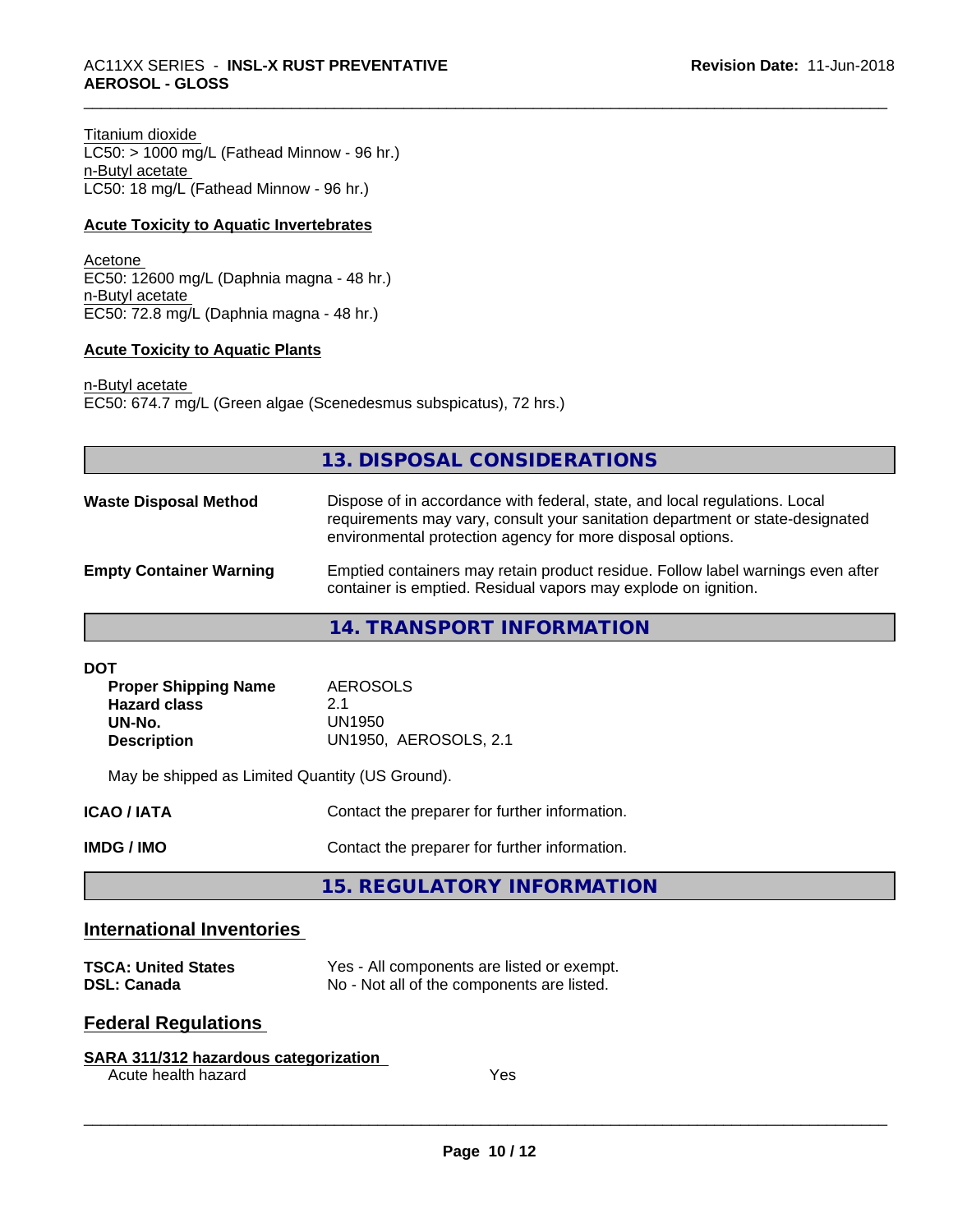| Chronic Health Hazard             | Yes |
|-----------------------------------|-----|
| Fire hazard                       | Yes |
| Sudden release of pressure hazard | Nο  |
| Reactive Hazard                   | N٥  |

#### **SARA 313**

Section 313 of Title III of the Superfund Amendments and Reauthorization Act of 1986 (SARA). This product contains a chemical or chemicals which are subject to the reporting requirements of the Act and Title 40 of the Code of Federal Regulations, Part 372:

| <b>Chemical name</b> | CAS No.  | Weight-% | <b>CERCLA/SARA 313</b>     |
|----------------------|----------|----------|----------------------------|
|                      |          |          | (de minimis concentration) |
| oluene               | 108-88-3 | 15       |                            |

#### **Clean Air Act,Section 112 Hazardous Air Pollutants (HAPs) (see 40 CFR 61)** This product contains the following HAPs:

| Chemical name | CAS No.  | Weight-% | <b>Hazardous Air Pollutant</b> |
|---------------|----------|----------|--------------------------------|
|               |          |          | (HAP)                          |
| Toluene       | 108-88-3 | 15       | Listed                         |

#### **US State Regulations**

#### **California Proposition 65**

**AVIMARNING:** Cancer and Reproductive Harm– www.P65warnings.ca.gov

#### **State Right-to-Know**

| <b>Chemical name</b> | <b>Massachusetts</b> | <b>New Jersey</b> | Pennsylvania |
|----------------------|----------------------|-------------------|--------------|
| Acetone              |                      |                   |              |
| Propane              |                      |                   |              |
| Toluene              |                      |                   |              |
| Titanium dioxide     |                      |                   |              |
| <b>Butane</b>        |                      |                   |              |
| n-Butyl acetate      |                      |                   |              |

#### **Legend**

X - Listed

### **16. OTHER INFORMATION**

| HMIS -                                                                                                                          | Health: $2^*$ | <b>Flammability: 4</b> | <b>Reactivity: 0</b> | $PPE: -$ |  |
|---------------------------------------------------------------------------------------------------------------------------------|---------------|------------------------|----------------------|----------|--|
| <b>HMIS Legend</b><br>0 - Minimal Hazard<br>1 - Slight Hazard<br>2 - Moderate Hazard<br>3 - Serious Hazard<br>4 - Severe Hazard |               |                        |                      |          |  |